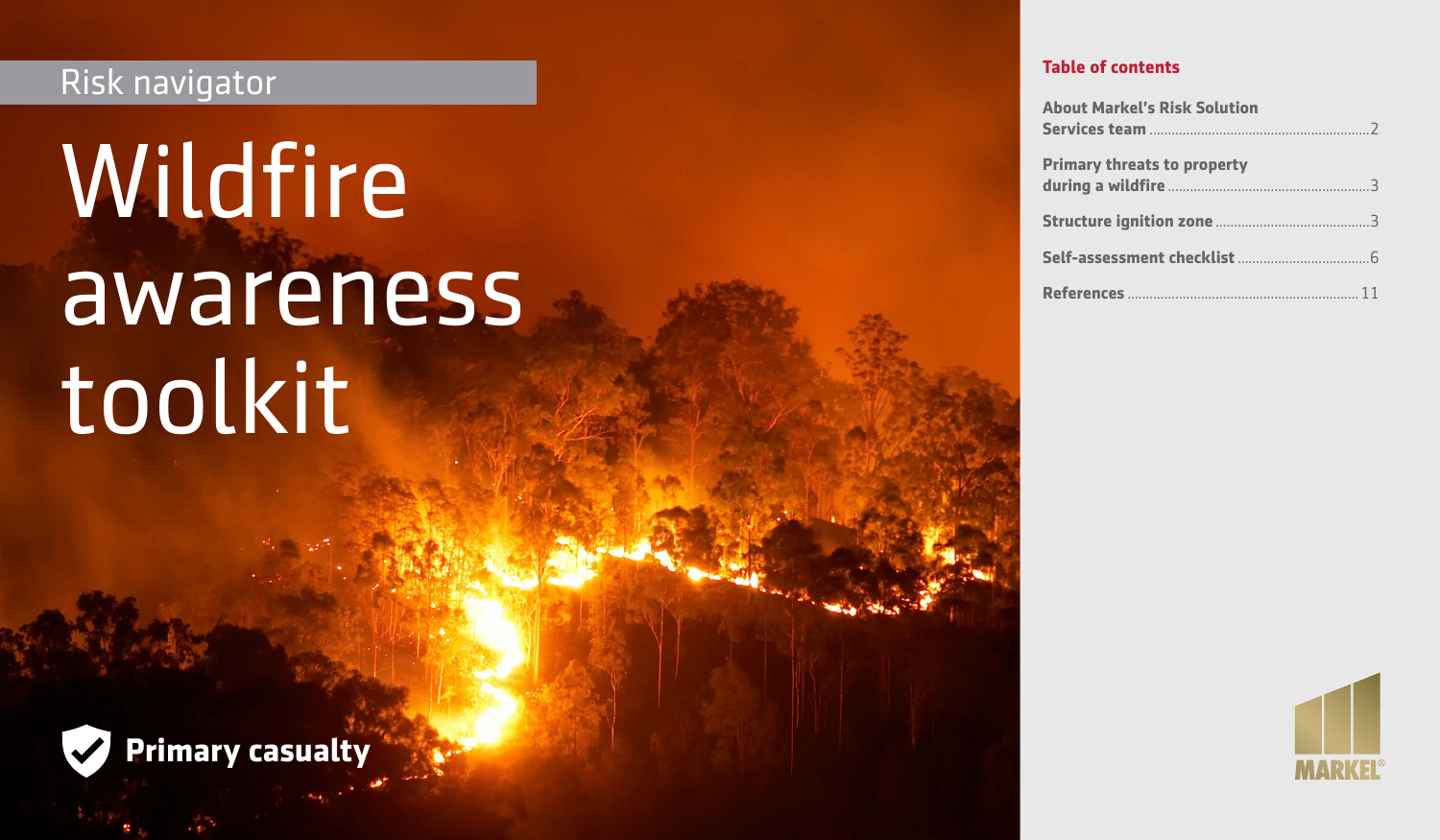#### **About Markel's Risk Solution Services team**

**Risk Solution Services** provides technical insight related to existing and potential insured risk at Markel. The team partners with our customers, claims, and underwriters to educate on both current and future risk trends and supports our clients with a broad offering of risk management solutions.

E-mail our team at [risksolutions@markel.com](mailto:risksolutions@markel.com).



This document is intended for general information purposes only, and should not be construed as advice or opinions on any specific facts or circumstances. The content of this document is made available on an "as is" basis, without warranty of any kind. This document can't be assumed to contain every acceptable safety and compliance procedures or that additional procedures might not be appropriate under the circumstances. Markel does not guarantee that this information is or can be relied on for compliance with any law or regulation, assurance against preventable losses, or freedom from legal liability. This publication is not intended to be legal, underwriting, or any other type of professional advice. Persons requiring advice should consult an independent adviser. Markel does not guarantee any particular outcome and makes no commitment to update any information herein, or remove any items that are no longer accurate or complete. Furthermore, Markel does not assume any liability to any person or organization for loss of damage caused by or resulting from any reliance placed on that content.

\*Markel Specialty is a business division of Markel Service, Incorporated, the underwriting manager for the Markel affiliated insurance companies.

© 2020 Markel Service, Incorporated. All rights reserved.

Page 2 of 7

| <b>About Markel's Risk Solution</b> |  |
|-------------------------------------|--|
| <b>Primary threats to property</b>  |  |
|                                     |  |
|                                     |  |
|                                     |  |

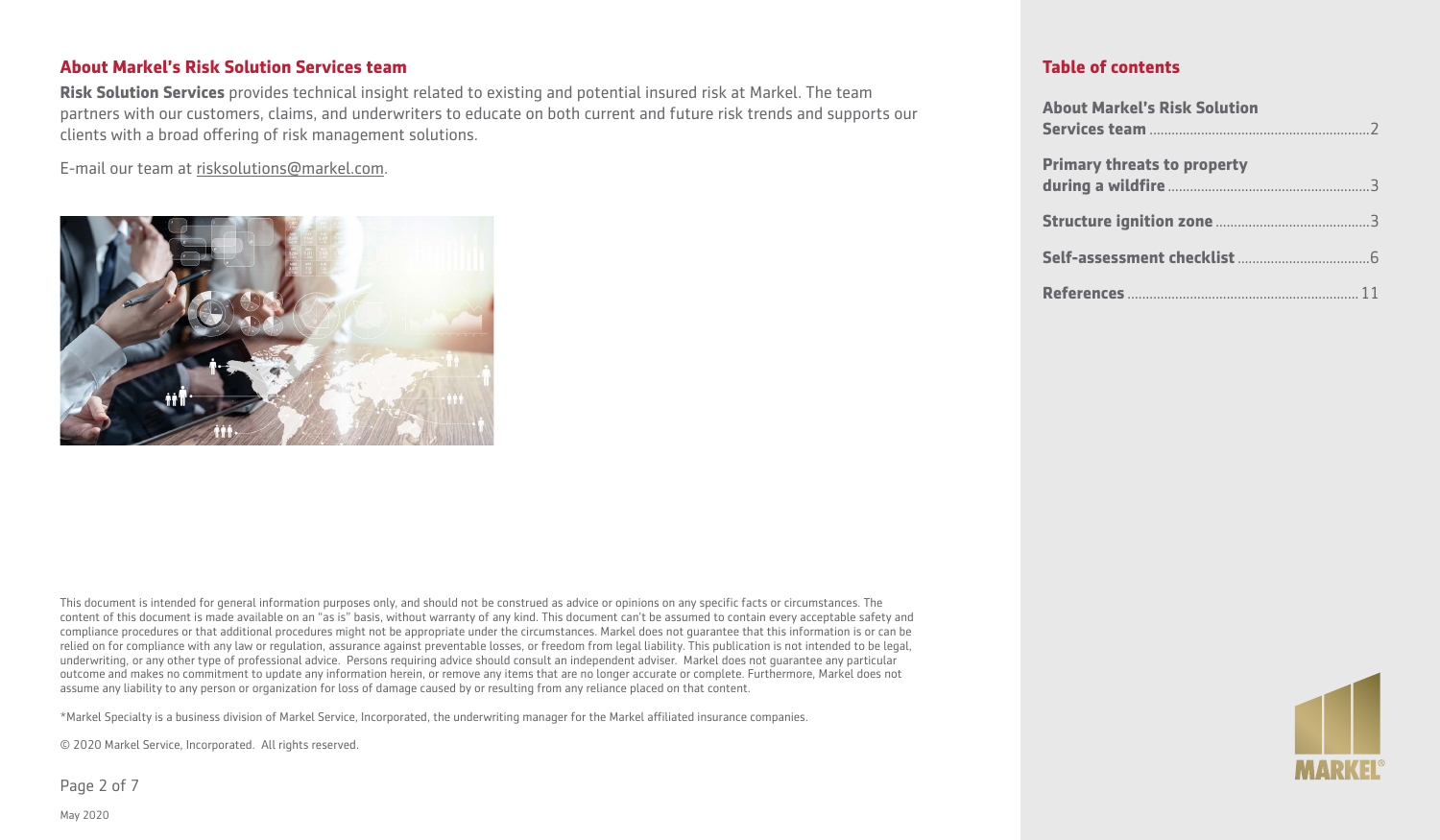#### **Primary threats to property during a wildfire**

Research around property destruction vs. property survival in wildfires point to embers and small flames as the main way that the majority of properties ignite in wildfires. Embers are burning pieces of airborne wood and/or vegetation that can be carried more than a mile through the wind can cause spot fires and ignite structures, debris, and other objects.

There are methods for property owners to prepare their structures to withstand ember attacks and minimize the likelihood of flames or surface fire touching the structure or any attachments. Experiments, models, and post-fire studies have shown homes ignite due to the condition of the home and everything around it, up to 200 feet from the foundation. This is called the home ignition zone (or referred to in this document as the structure ignition zone).

#### **Structure ignition zone**

The concept of the structure ignition zone was developed by retired USDA Forest Service fire scientist Jack Cohen in the late 1990s, following some breakthrough experimental research into how structures ignite due to the effects of radiant heat. The structure ignition zone is divided into three zones.



| <b>About Markel's Risk Solution</b> |  |
|-------------------------------------|--|
| <b>Primary threats to property</b>  |  |
|                                     |  |
|                                     |  |
|                                     |  |



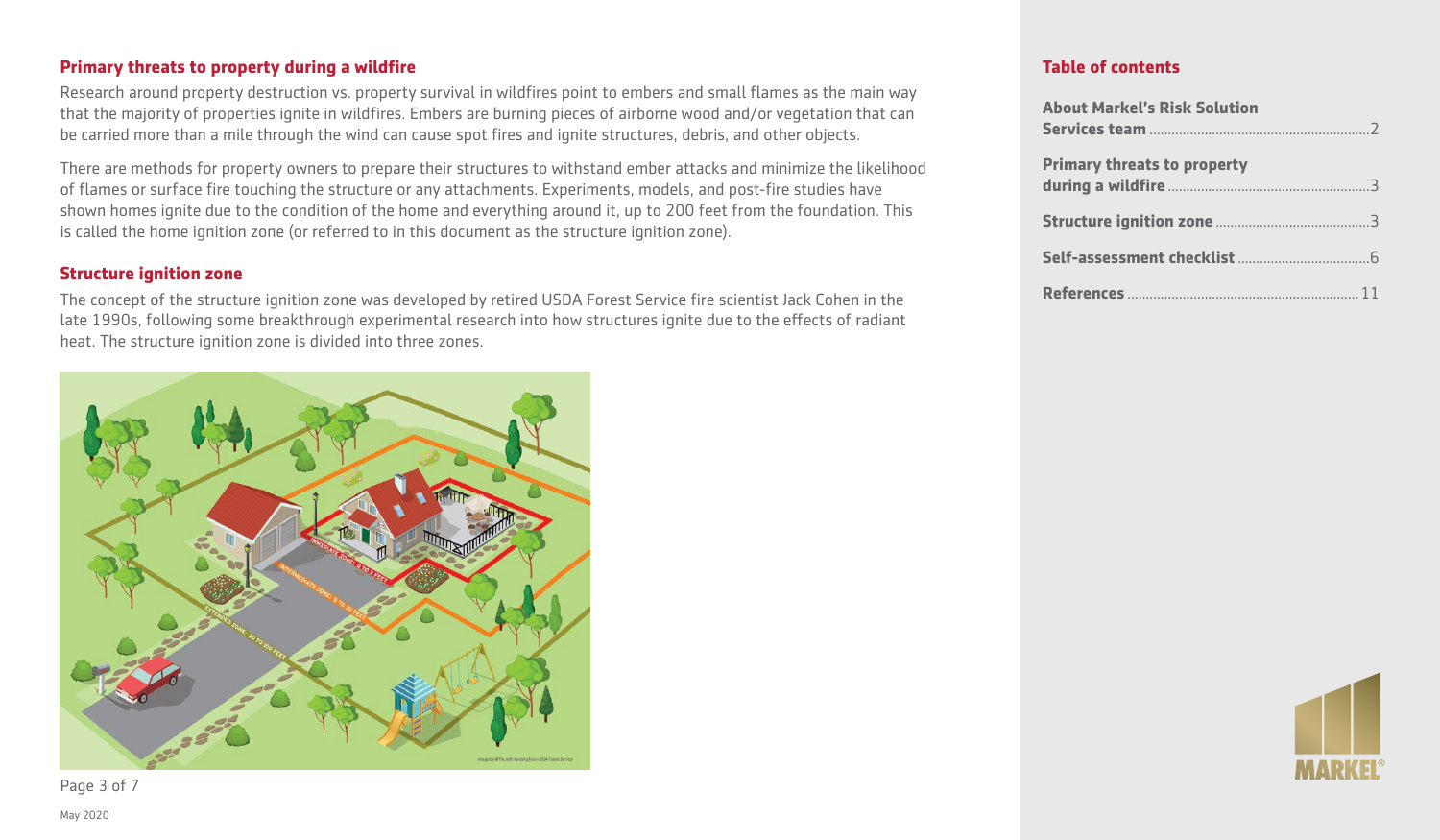#### **Immediate zone**

The structure and the area 0-5 feet from the furthest attached exterior point of the structure; defined as a noncombustible area. Science tells us this is the most important zone to take immediate action on as it is the most vulnerable to embers. START WITH THE STRUCTURES then move into the landscaping section of the immediate zone.

- Clean roofs and gutters of dead leaves, debris, and pine needles that could catch embers.
- Replace or repair any loose or missing shingles or roof tiles to prevent ember penetration.
- Reduce embers that could pass through vents in the eaves by installing 1/8 inch metal mesh screening.
- Clean debris from exterior attic vents and install 1/8 inch metal mesh screening to reduce embers.
- Repair or replace damaged or loose window screens and any broken windows. Screen or box-in areas below patios and decks with wire mesh to prevent debris and combustible materials from accumulating.
- Move any flammable material away from wall exteriors mulch, flammable plants, leaves and needles, firewood piles anything that can burn. Remove anything stored underneath decks or porches.

#### **Intermediate zone**

5-30 feet from the furthest exterior point of the structure. Landscaping/hardscaping - employing careful landscaping or creating breaks that can help influence and decrease fire behavior

- Clear vegetation from under large stationary propane tanks.
- Create fuel breaks with driveways, walkways/paths, patios, and decks.
- Keep lawns and native grasses mowed to a height of 4 inches.
- Remove ladder fuels (vegetation under trees) so a surface fire cannot reach the crowns. Prune trees up to 6-10 inches from the ground; for shorter trees do not exceed 1/3 of the overall tree height.
- Space trees to have a minimum of 18 feet between crowns with the distance increasing with the percentage of slope.
- Tree placement should be planned to ensure the mature canopy is no closer than 10 feet to the edge of the structure.
- Tree and shrubs in this zone should be limited to small clusters of a few each to break up the continuity of the vegetation across the landscape.

| <b>About Markel's Risk Solution</b> |  |
|-------------------------------------|--|
|                                     |  |
| <b>Primary threats to property</b>  |  |
|                                     |  |
|                                     |  |
|                                     |  |
|                                     |  |

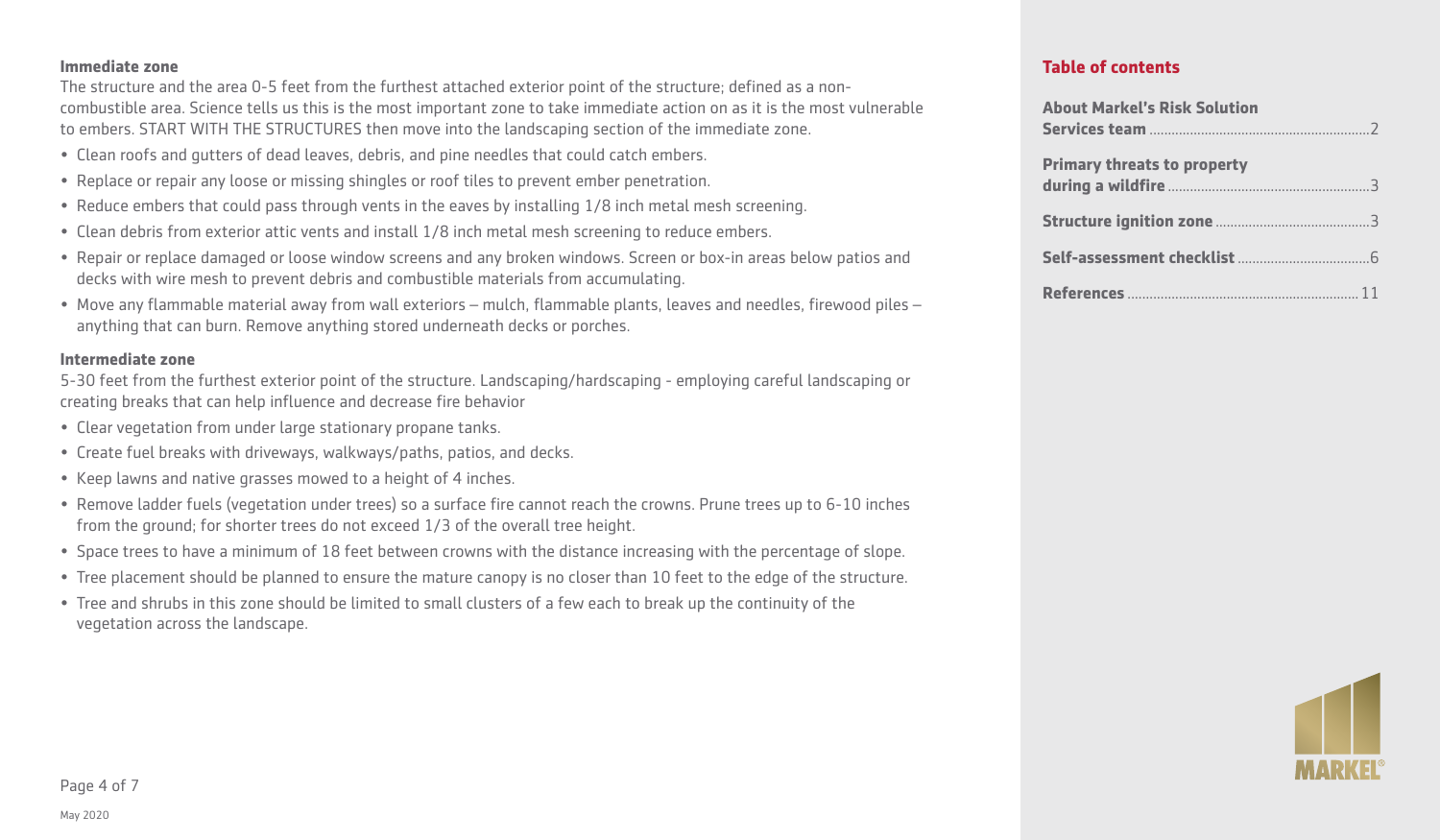

#### **Extended zone**

30-100 feet, out to 200 feet. Landscaping – the goal here is not to eliminate fire but to interrupt fire's path and keep flames smaller and on the ground.

- Dispose of heavy accumulations of ground litter/debris.
- Remove dead plant and tree material.
- Remove small conifers growing between mature trees.
- Remove vegetation adjacent to storage sheds or other outbuildings within this area.
- Trees 30 to 60 feet from the structure should have at least 12 feet between canopy tops\*
- Trees 60 to 100 feet from the structure should have at least 6 feet between the canopy tops\*

\*The distances listed for crown spacing are suggested based on NFPA 1144. However, the crown spacing to reduce/ prevent crown fire potential could be significantly greater due to slope, the species of trees involved, and other site specific conditions. Check with your local forestry professional to get advice on what is appropriate for your property.

| <b>About Markel's Risk Solution</b> |  |
|-------------------------------------|--|
|                                     |  |
| <b>Primary threats to property</b>  |  |
|                                     |  |
|                                     |  |
|                                     |  |
|                                     |  |

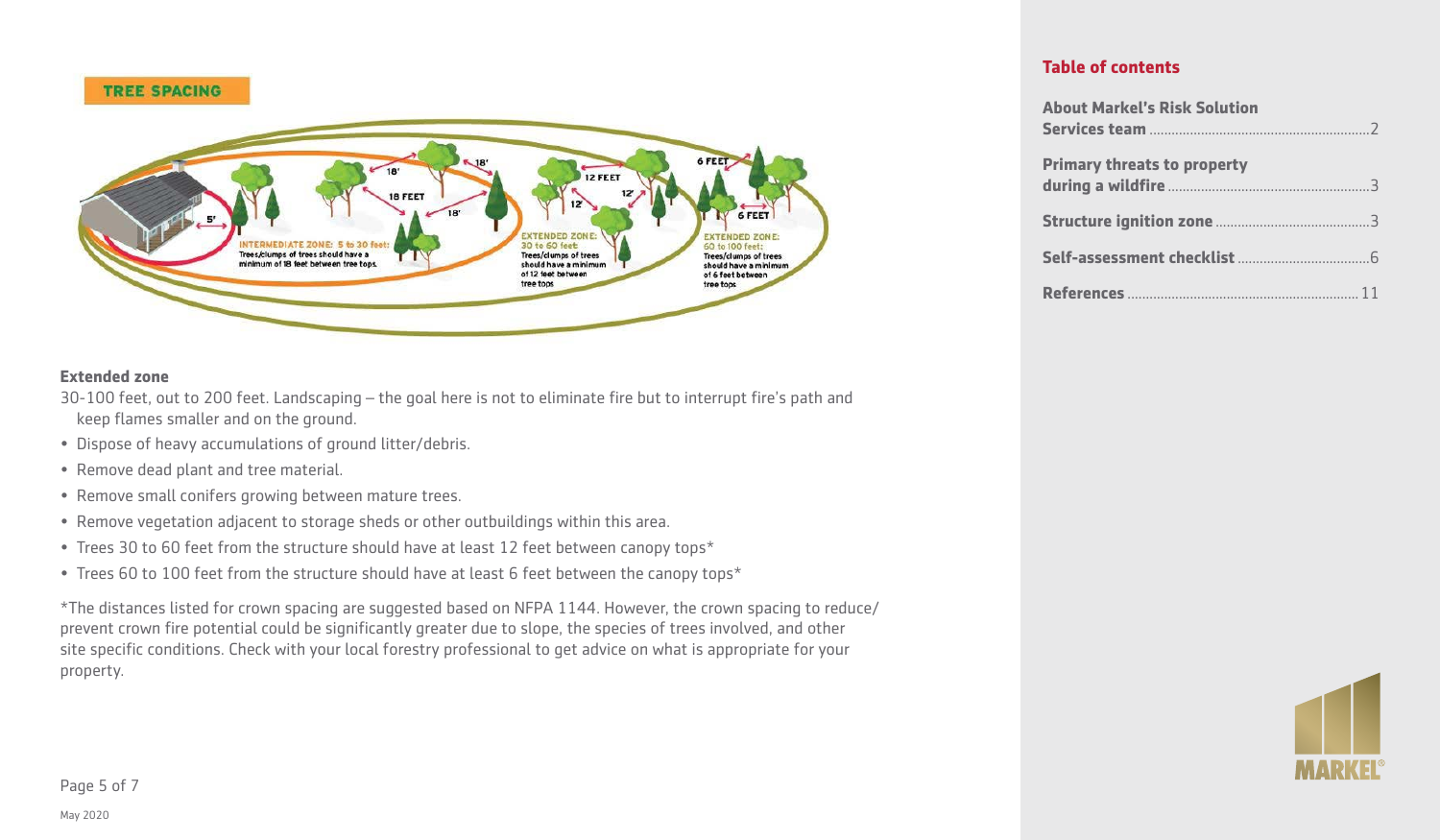#### SIMPLE STEPS FROM ROOF TO **FOUNDATION TO MAKE A HOME SAFER FROM EMBERS AND RADIANT HEAT**

- Clean roofs and gutters of dead leaves, debris and pine needles that could catch embers
- Replace or repair any loose or missing shingles or roof tiles to prevent ember **penetration**
- Reduce embers that could pass through vents in the eaves by installing 1/8 inch metal mesh screening
- Clean debris from exterior attic vents and install 1/8 inch metal mesh screening to reduce embers
- Repair or replace damaged or loose window screens and any broken windows
- Screen or box-in areas below patios and decks with wire mesh to prevent debris and combustible materials from accumulating
- Move any flammable material away from wall exteriors - mulch, flammable plants, leaves and needles, firewood piles - anything that can burn
- Remove anything stored underneath decks or porches

**VISIT FIREWISE.ORG FOR MORE DETAILS** Image by NFPA, with funding from USDA Forest Service

#### **Self-assessment checklist**

The full wildfire damage mitigation self-assessment checklist can be downloaded [here.](https://p.widencdn.net/dommfl/Wildfire-damage-mitigation-self-assessment-checklist)

#### **Property construction and materials**

Are class A fire-rated roof covering materials (e.g., tile, slate, asphalt) being used?

If fire resistant roofing material is used, are gaps capable for allowing ember intrusion completely sealed?

Is all exposed wood and fabrics (e.g., siding, fencing, decking, awnings, lawn furniture) treated with a fire-retardant chemical material providing a one-hour fire resistance?

Are the supports for elevated structures constructed of brick, concrete, or protected steel with two hours' fire resistance?

Are all eaves, soffits, decks, and other structure openings enclosed or boxed in with fine wire mesh (1/8 inch metal screen)?

Are all vents, crawl spaces, and the space underneath porches and decks covered with fine wire mesh (1/8 inch metal screen)?

Are all glass windows and doors equipped with multi-pane or tempered safety glass, and/or protected from radiant heat with fireproof shutters?

Are all chimneys equipped with spark arrestors?

Do combustible attachments such as wooden fences to the building provide a separation with a masonry or metal barrier so they are not directly attached to the building?

Have all gaps (e.g. between roof and the fascia) below doors been sealed or equipped with fire-resistant weather stripping?

| <b>About Markel's Risk Solution</b> |
|-------------------------------------|
| <b>Primary threats to property</b>  |
|                                     |
|                                     |
|                                     |

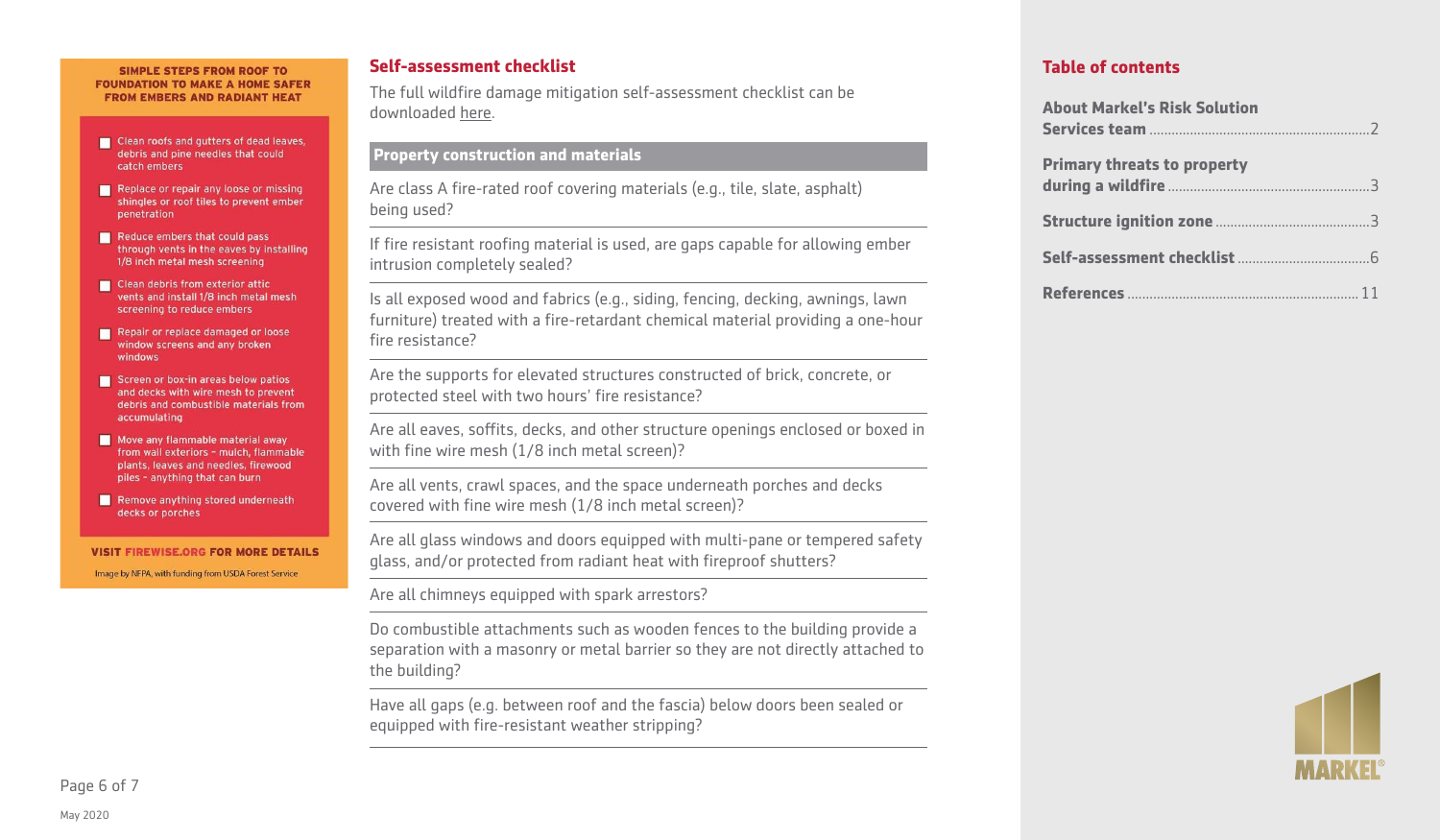Are non-flammable interior window coverings used?

Are automatic gas shut-off valves installed?

Are windows equipped with fine mesh wire screens?

#### **Landscaping**

#### **Zone 1 A minimum 30-foot ignition zone**

Are all combustible materials (leaves, pine needles, vines, shrubs, and other debris) cleared away from fences, roofs, gutters, decks, stairs, and foundations?

Have branches and shrubs within 15' of chimneys, stove pipes, and power lines been cleared?

Has any bark, wood chips, or mulch next to any structures been cleared to a distance of 5' or greater?

Do you trim overhead tree branches so there are not any tree limbs within 15' of the ground?

Is there a 15' space maintained between tree crowns?

Are any highly flammable vegetation (e.g., pine, eucalyptus, juniper, fir trees) kept a minimum of 30' from any structure?

Have all plants that could transfer fire from the ground into treetops been cleared or removed?

Is outdoor furniture cushions, brooms, or other flammable items properly stored when not in use?

Are grass and weeds regularly trimmed to less than 4" to prevent rapid spread of fire and high flames?

Have shrubs been trimmed to maintain a distance of 2X the height of shrubs between each shrub or so their diameter does not to exceed 15'?

#### **Zone 2 From 30 to at least 100 feet from structures**

Has flammable vegetation been reduced as much as possible?

Are there adequate fuel breaks such as driveways, gravel walkways, and lawns?

Have tree limbs been pruned 6 to 10 feet from the ground?

Page 7 of 7

| <b>About Markel's Risk Solution</b> |
|-------------------------------------|
| <b>Primary threats to property</b>  |
|                                     |
|                                     |
|                                     |

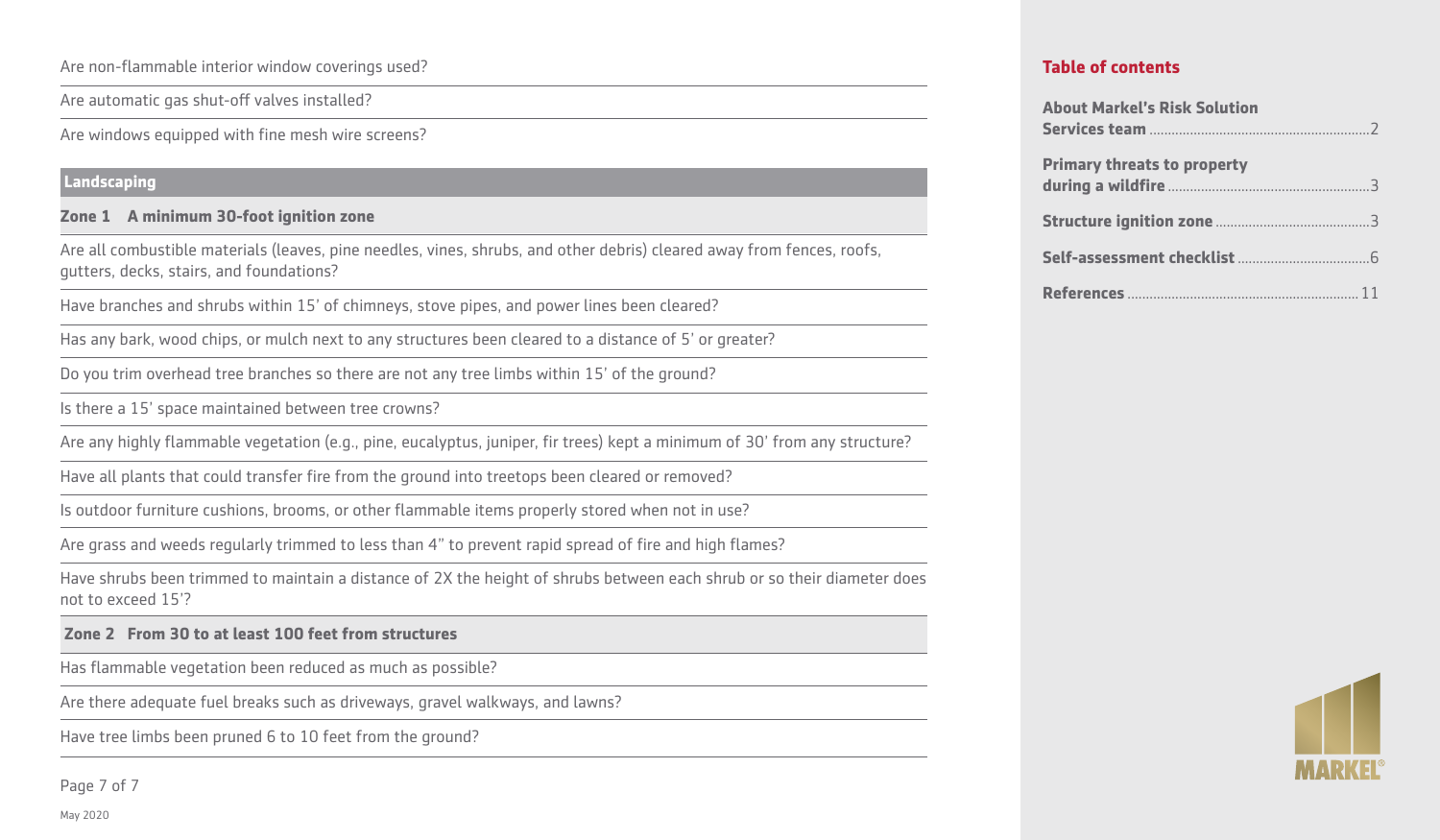#### **Zone 3 100 to 200 feet from structures**

Has all vegetation been thinned to remove underbrush and keep tall trees from touching canopies?

Is all fire wood stacked at least 100 feet from structures?

#### **Water sources**

Have all water sources such as hydrants, ponds, swimming pools, and wells been clearly identified with signage, and are sources easily accessible to firefighters?

Are fire hoses available for water sources?

Are pumps accessible and operational?

Are alternative power sources, such as a generator, available for electric pumps?

Is a fire truck or tanker on site and in good working condition?

Are buildings protected by an external sprinkler system?

Are all fire sprinkler systems functioning and checked annually?

### **General prevention/mitigation**

Are proper receptacles available for disposing of ashes?

Is there a policy not to operate welders, mowers, or any other equipment that creates sparks during high risk conditions?

Are all vehicle parking areas free of tall, dry grass where catalytic converters could ignite flash fuels?

Are all combustible and flammable liquids stored in UL approved safety containers?

Are gas grills and propane tanks kept at least 15 feet away from any structure when in use?

Is there a policy to restrict the use of grills during potentially dangerous fire weather conditions?

Is there a fire extinguisher or hose nearby when grills are in use?

| <b>About Markel's Risk Solution</b> |
|-------------------------------------|
| <b>Primary threats to property</b>  |
|                                     |
|                                     |
|                                     |

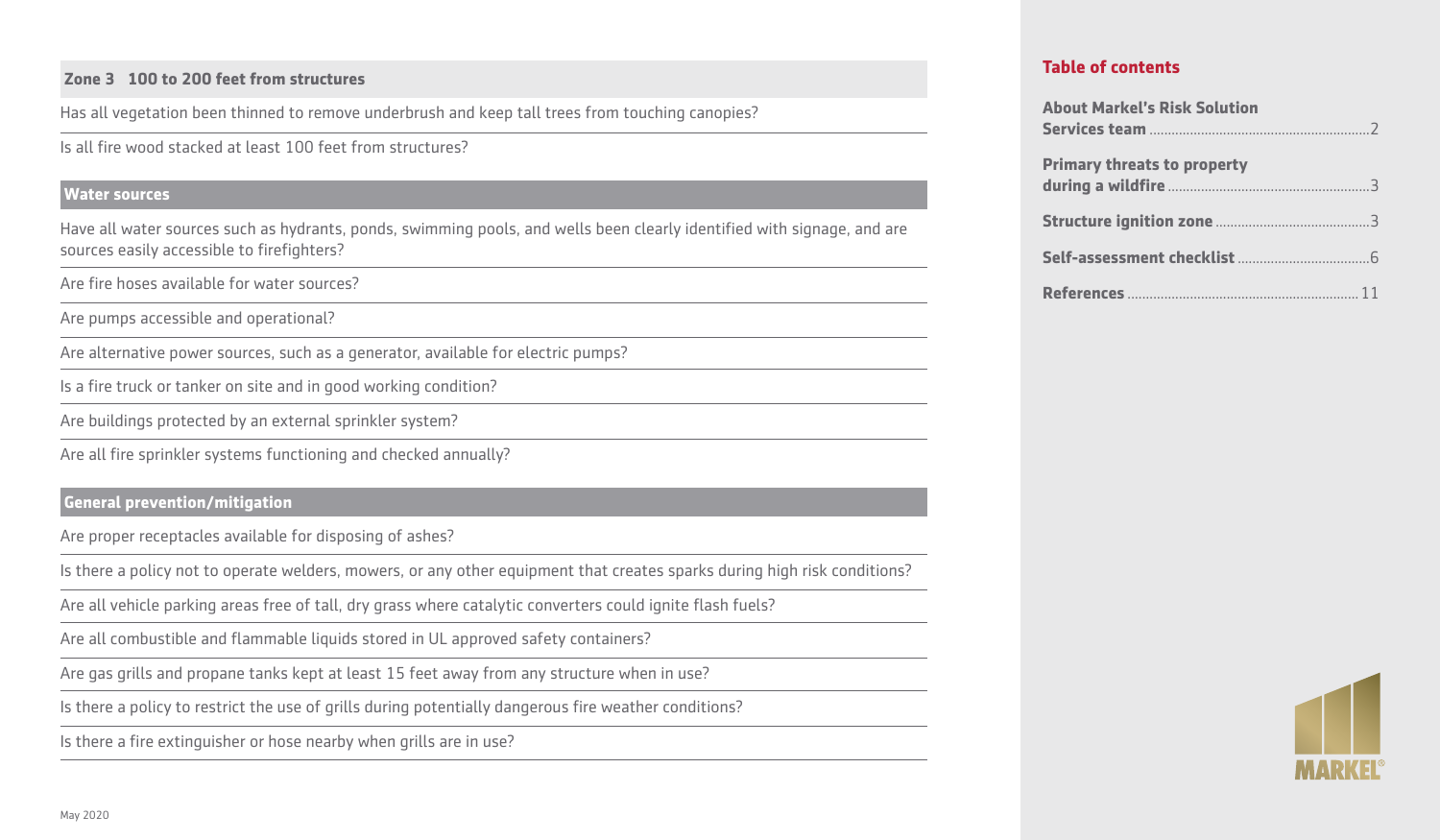Are firefighting tools (e.g. rakes, buckets, saws, shovels, axes) to control small fires readily available?

Are all fire extinguishers available, mounted, identified, inspected, and serviced annually?

Are driveways accessible and cleared of flammable vegetation and wide enough for emergency vehicles?

Is the property entrance address a contrasting color and clearly visible from the road?

Are leaf blowers available for clearing leaves and pine needles from decks, roofs, and surrounding areas?

Are rain gutters cleared of flammable debris?

Have you completed a Firewise assessment of your property?

Are gas powered equipment (e.g. lawn mowers, generators, etc.) equipped with spark arrestors?

Are all chimneys and fireplaces inspected and cleaned at least annually?

Are fireplace dampers kept closed when not in use?

Are all trash and recycle bins equipped with self-closing lids and placed away from combustible materials, including buildings?

Are bridge weight limits posted to ensure safe passage of firefighting equipment?

Do you maintain any fire retardant products, such as paints, foams and gels, etc.?

#### **Evacuation protocol**

Have evacuation routes been identified and marked to support an effective evacuation effort?

Are route maps posted for each site, including alternate routes?

Has staff been trained by local authorities on emergency procedures for offsite trips such as trail rides and hikes to avoid closed-in box canyons?

Does everyone have a clear understanding of evacuation alarms?

Are specific accountabilities assigned to staff so everyone works collectively to achieve a positive outcome of protecting lives and property?

| <b>About Markel's Risk Solution</b> |  |
|-------------------------------------|--|
|                                     |  |
| <b>Primary threats to property</b>  |  |
|                                     |  |
|                                     |  |
|                                     |  |
|                                     |  |

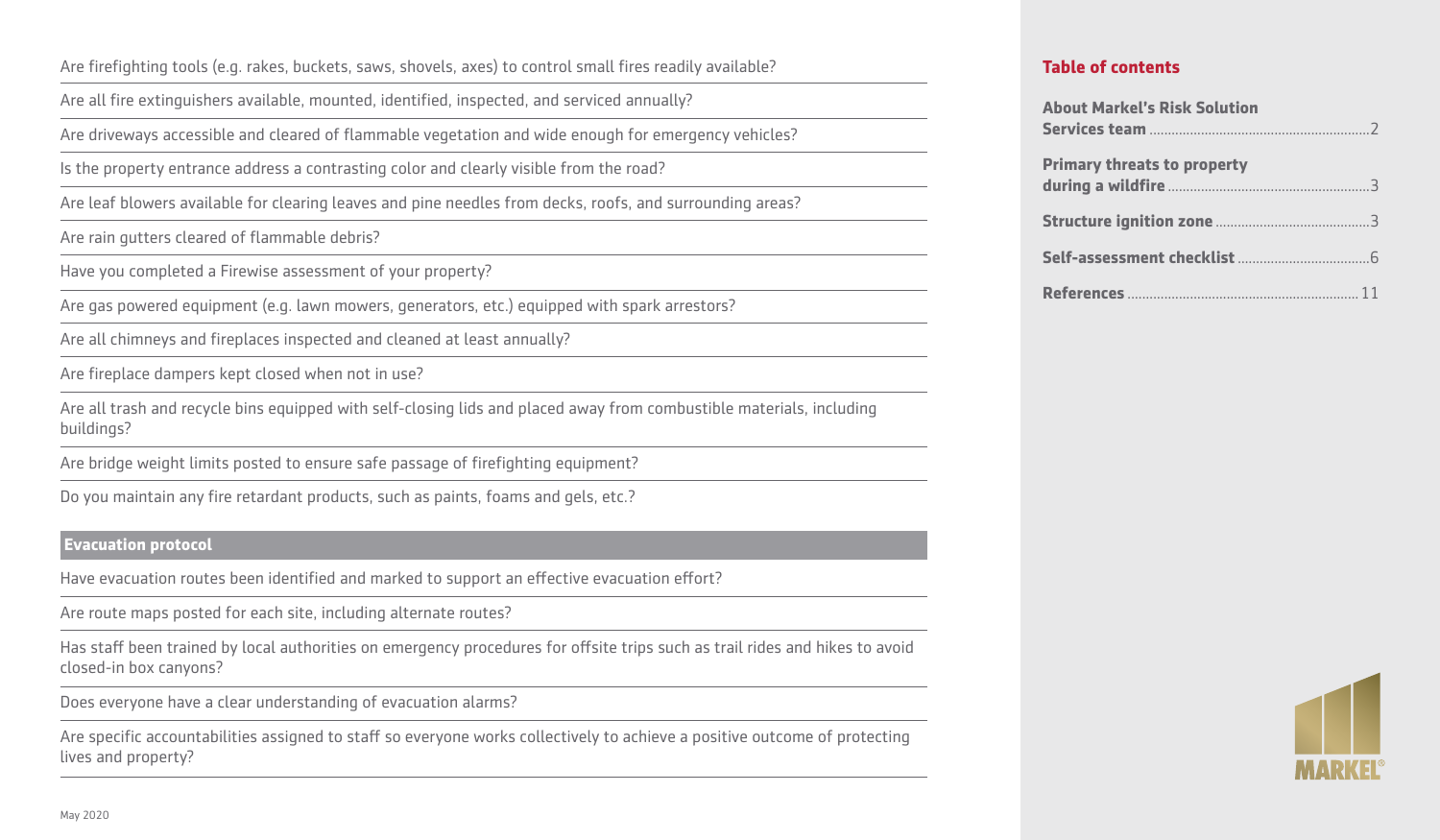Are emergency agencies such as local fire department, Red Cross, FEMA, etc. aware of your evacuation site locations?

Has your local fire department been invited out as part of your camp training?

Have you considered forming a cooperative agreement with another site to share resources and serve as an evacuation site?

Are designated meeting areas established to account for all participants and staff?

#### **Protecting business personal property**

Has key equipment such as computers and vital records been identified for evacuation?

For business continuity planning, is information backed up and/or stored remotely?

Have photographs or videos been taken of valuables including artwork, paintings, antiques, and other expensive items to substantiate possible insurance claims?

#### **Managing horses and other livestock**

Have you pre-planned for evacuation of horses, livestock, and other animals/reptiles that may be on premises?

#### **If an evacuation becomes evident**

Is there a means for identifying the location and direction of the fire event understanding that this can quickly change direction and speed?

Will senior staff clearly explain evacuation procedures to campers, and arrange for communication with families?

Will staff be able to identify special medical needs, and gather emergency equipment and necessities including trauma supplies, first-aid kits, face masks, etc.?

Will there be enough designated vehicles to evacuate everyone safely?

Are safe driving practices reinforced with all drivers designated for evacuation?

Will staff be equipped with emergency communications equipment, e.g., cell phones (with car charges), walkie-talkies, colored smoke canisters, etc.?

| <b>About Markel's Risk Solution</b> |  |
|-------------------------------------|--|
|                                     |  |
| <b>Primary threats to property</b>  |  |
|                                     |  |
|                                     |  |
|                                     |  |
|                                     |  |